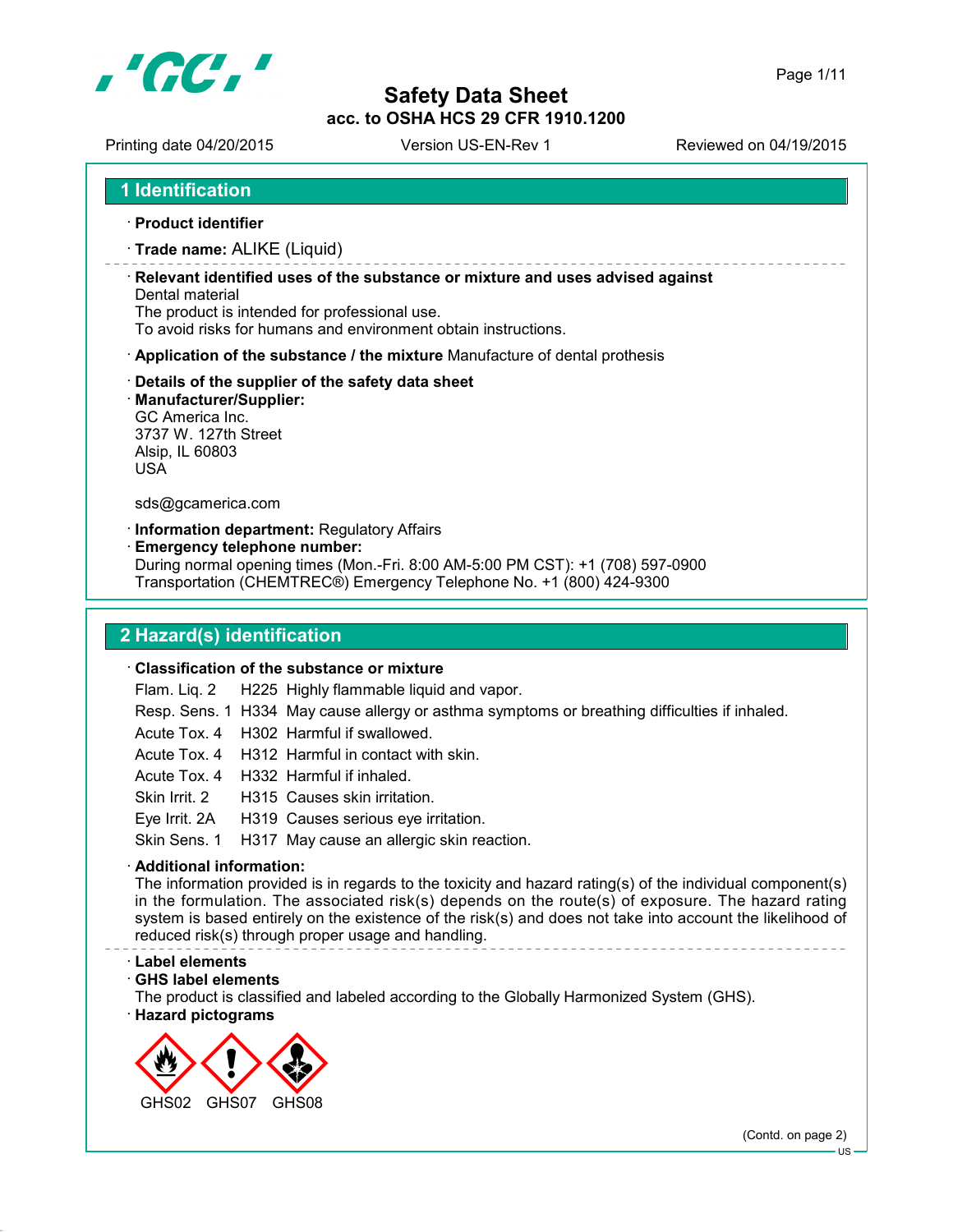Printing date 04/20/2015 Version US-EN-Rev 1 Reviewed on 04/19/2015

# **Trade name:** ALIKE (Liquid)

|                                                                                                                                                                                                                                                                                                                                                                                                                                                                             | (Contd. of page 1) |
|-----------------------------------------------------------------------------------------------------------------------------------------------------------------------------------------------------------------------------------------------------------------------------------------------------------------------------------------------------------------------------------------------------------------------------------------------------------------------------|--------------------|
| · Signal word Danger<br>· Hazard-determining components of labeling:<br>methyl methacrylate (MMA)<br>dimethacrylate**<br>methanol<br>accelerant**<br><b>Hazard statements</b>                                                                                                                                                                                                                                                                                               |                    |
| Highly flammable liquid and vapor.<br>Harmful if swallowed, in contact with skin or if inhaled.<br>Causes skin irritation.<br>Causes serious eye irritation.<br>May cause allergy or asthma symptoms or breathing difficulties if inhaled.<br>May cause an allergic skin reaction.<br>· Precautionary statements<br>Keep away from heat/sparks/open flames/hot surfaces. - No smoking.<br>Wear protective gloves / eye protection / face protection.                        |                    |
| If on skin (or hair): Take off immediately all contaminated clothing. Rinse skin with water/shower.<br>If in eyes: Rinse cautiously with water for several minutes. Remove contact lenses, if present and easy<br>to do. Continue rinsing.<br>Store in a well-ventilated place. Keep cool.<br>Dispose of contents/container in accordance with local/regional/national/international regulations.<br>· Classification system:<br>NFPA ratings (scale 0 - 4)<br>Health $= 2$ |                    |
| $Fire = 3$<br>Reactivity = $2$                                                                                                                                                                                                                                                                                                                                                                                                                                              |                    |
| HMIS-ratings (scale 0 - 4)<br><b>HEALTH</b><br>$\boxed{2}$<br>Health $= 2$<br>$3$ Fire = 3<br><b>FIRE</b><br>Reactivity = $2$<br>REACTIVITY <sup>[2]</sup>                                                                                                                                                                                                                                                                                                                  |                    |
| ∙ Other hazards<br><b>Results of PBT and vPvB assessment</b><br>· PBT: Not applicable.<br>· vPvB: Not applicable.                                                                                                                                                                                                                                                                                                                                                           |                    |
| 3 Composition/information on ingredients                                                                                                                                                                                                                                                                                                                                                                                                                                    |                    |
| <b>Chemical characterization: Mixtures</b><br>· Description: Mixture of the substances listed below with nonhazardous additions.                                                                                                                                                                                                                                                                                                                                            |                    |
| · Dangerous components:                                                                                                                                                                                                                                                                                                                                                                                                                                                     | 80-90%             |
| 80-62-6 methyl methacrylate (MMA)                                                                                                                                                                                                                                                                                                                                                                                                                                           |                    |

| 80-62-6 methyl methacrylate (MMA) | 80-90%             |
|-----------------------------------|--------------------|
| $67-56-1$ methanol                | 5-10%              |
| dimethacrylate**                  | $1 - 5%$           |
| accelerant**                      | $1 - 5%$           |
| UV-light absorber**               | $1 - 5%$           |
|                                   | (Contd. on page 3) |
|                                   | · US·              |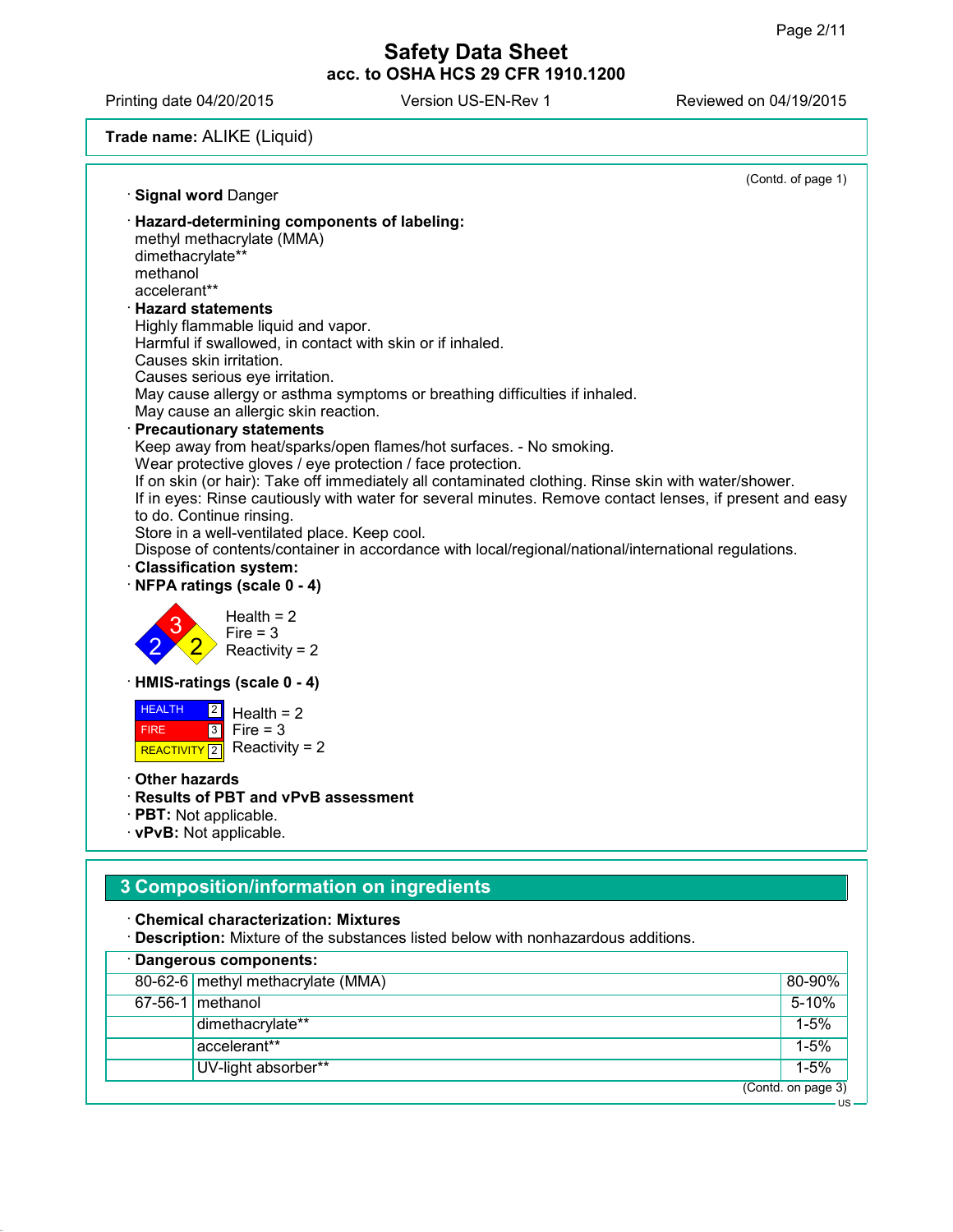Printing date 04/20/2015 Version US-EN-Rev 1 Reviewed on 04/19/2015

#### **Trade name:** ALIKE (Liquid)

#### **Additional information:**

(Contd. of page 2)

If a substance is marked with \*\*, then substance is a trade secret. This is allowed under OSHA's Hazard Communication Standard (HCS) as a trade secret and under GHS as Confidential Business Information (CBI).

# **4 First-aid measures**

#### **Description of first aid measures**

**General information:**

Immediately remove any clothing soiled by the product.

Symptoms of poisoning may even occur after several hours; therefore medical observation for at least 48 hours after the accident.

If symptoms persist consult doctor.

#### **After inhalation:**

Supply fresh air or oxygen; call for doctor.

In case of unconsciousness place patient stably in side position for transportation. Do not use mouth to mouth or mouth to nose resuscitation.

**After skin contact:**

Immediately wash with water and soap and rinse thoroughly. Seek medical treatment.

 **After eye contact:** Protect unharmed eye.

Rinse opened eye for several minutes under running water. Then consult a doctor.

- **After swallowing:** Do not induce vomiting; immediately call for medical help. Rinse out mouth and then drink plenty of water.
- **Information for doctor:**
- **Most important symptoms and effects, both acute and delayed** Allergic reactions
- **Indication of any immediate medical attention and special treatment needed** No further relevant information available.

# **5 Fire-fighting measures**

- **Extinguishing media**
- **Suitable extinguishing agents:** CO2, sand, extinguishing powder. Do not use water.
- **For safety reasons unsuitable extinguishing agents:** Water
- **Special hazards arising from the substance or mixture** In case of fire, the following can be released: Carbon monoxide and carbon dioxide
- **Advice for firefighters**
- **Protective equipment:**
- Mouth respiratory protective device.

Wear self-contained respiratory protective device.

 **Additional information** Dispose of fire debris and contaminated fire fighting water in accordance with official regulations.

#### **6 Accidental release measures**

 **Personal precautions, protective equipment and emergency procedures** Remove persons from danger area.

(Contd. on page 4)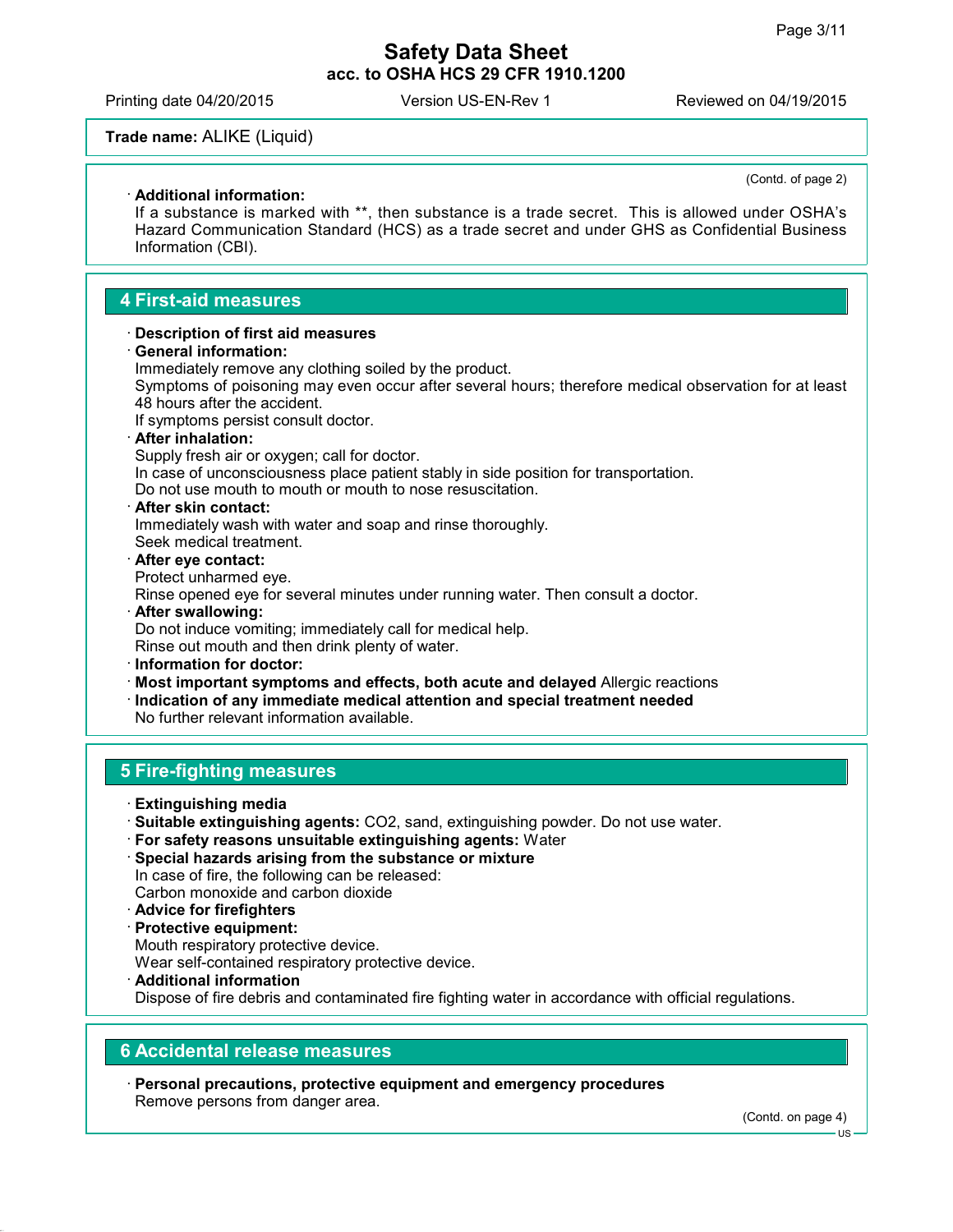Printing date 04/20/2015 Version US-EN-Rev 1 Reviewed on 04/19/2015

## **Trade name:** ALIKE (Liquid)

Keep away from ignition sources

(Contd. of page 3)

| Avoid contact with the eyes and skin.                            |
|------------------------------------------------------------------|
| Wear protective clothing.                                        |
| <b>Environmental precautions:</b>                                |
| Do not allow product to reach sewage system or any water course. |
| Do not allow to penetrate the ground/soil.                       |
| · Methods and material for containment and cleaning up:          |
| Ensure adequate ventilation.                                     |
| Absorb liquid components with liquid-binding material.           |
| Dispose of the collected material according to regulations.      |
| · Reference to other sections                                    |
| See Section 7 for information on safe handling.                  |
| See Section 8 for information on personal protection equipment.  |
| See Section 13 for disposal information.                         |
|                                                                  |

# **7 Handling and storage**

### **Handling:**

| ,,,,,,,,,,,,,,                                                                                                                                                                                                    |
|-------------------------------------------------------------------------------------------------------------------------------------------------------------------------------------------------------------------|
| $\cdot$ Precautions for safe handling                                                                                                                                                                             |
| Observe instructions for use.                                                                                                                                                                                     |
| Ensure good ventilation/exhaustion at the workplace.                                                                                                                                                              |
| Do not inhale dust / smoke / mist.                                                                                                                                                                                |
| Prevent formation of aerosols.                                                                                                                                                                                    |
| Avoid contact with the eyes and skin.                                                                                                                                                                             |
| Information about protection against explosions and fires:<br>Keep ignition sources away - Do not smoke.<br>Protect against electrostatic charges.<br>Do not spray on a naked flame or any incandescent material. |
| · Storage:                                                                                                                                                                                                        |
| Requirements to be met by storerooms and receptacles:<br>Store in a cool location.<br>Store only in unopened original receptacles.                                                                                |
| Information about storage in one common storage facility: Store away from foodstuffs.                                                                                                                             |
| · Further information about storage conditions:                                                                                                                                                                   |
|                                                                                                                                                                                                                   |

Observe instructions for use / storage. Keep receptacle tightly sealed. Store in cool, dry conditions in well sealed receptacles. Protect from heat and direct sunlight. Store in a cool place. **Specific end use(s)** No further relevant information available.

**8 Exposure controls/personal protection**

**Additional information about design of technical systems:** No further data; see item 7.

**Control parameters**

**Components with limit values that require monitoring at the workplace:**

# **80-62-6 methyl methacrylate (MMA)**

PEL Long-term value: 410 mg/m<sup>3</sup>, 100 ppm

(Contd. on page 5)

US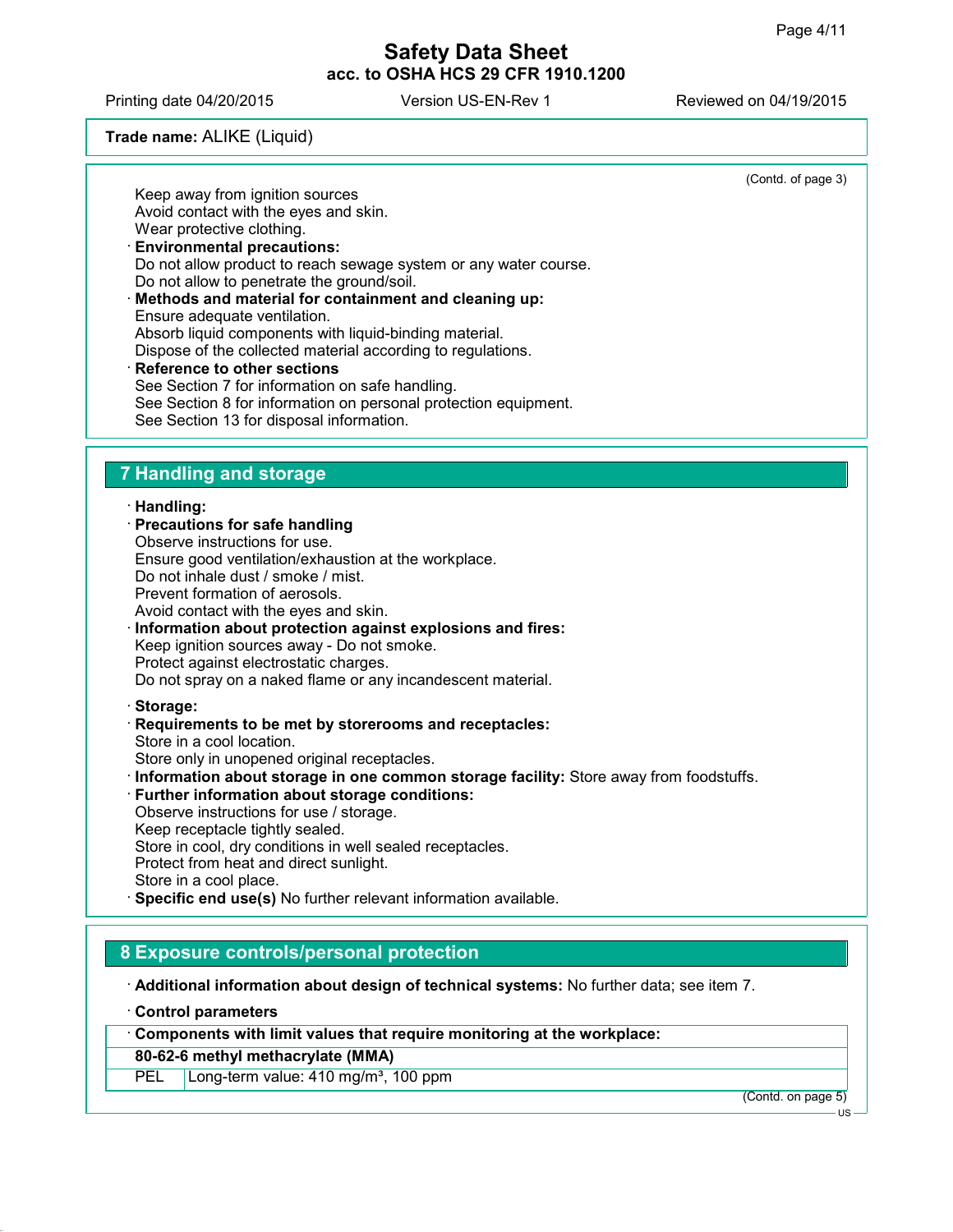Printing date 04/20/2015 Version US-EN-Rev 1 Reviewed on 04/19/2015

**Trade name:** ALIKE (Liquid)

|            | (Contd. of page 4)                                                                                                                                                                                                                                                                                                                                                                                                                                                                                                                                                                                                                                                                                                                                                                                                                                                                                                                                                                                                                                                                                        |
|------------|-----------------------------------------------------------------------------------------------------------------------------------------------------------------------------------------------------------------------------------------------------------------------------------------------------------------------------------------------------------------------------------------------------------------------------------------------------------------------------------------------------------------------------------------------------------------------------------------------------------------------------------------------------------------------------------------------------------------------------------------------------------------------------------------------------------------------------------------------------------------------------------------------------------------------------------------------------------------------------------------------------------------------------------------------------------------------------------------------------------|
| <b>REL</b> | Long-term value: 410 mg/m <sup>3</sup> , 100 ppm                                                                                                                                                                                                                                                                                                                                                                                                                                                                                                                                                                                                                                                                                                                                                                                                                                                                                                                                                                                                                                                          |
| <b>TLV</b> | Short-term value: 410 mg/m <sup>3</sup> , 100 ppm                                                                                                                                                                                                                                                                                                                                                                                                                                                                                                                                                                                                                                                                                                                                                                                                                                                                                                                                                                                                                                                         |
|            | Long-term value: 205 mg/m <sup>3</sup> , 50 ppm<br>(SEN) NIC-DSEN                                                                                                                                                                                                                                                                                                                                                                                                                                                                                                                                                                                                                                                                                                                                                                                                                                                                                                                                                                                                                                         |
|            | 67-56-1 methanol                                                                                                                                                                                                                                                                                                                                                                                                                                                                                                                                                                                                                                                                                                                                                                                                                                                                                                                                                                                                                                                                                          |
| PEL        |                                                                                                                                                                                                                                                                                                                                                                                                                                                                                                                                                                                                                                                                                                                                                                                                                                                                                                                                                                                                                                                                                                           |
|            | Long-term value: 260 mg/m <sup>3</sup> , 200 ppm                                                                                                                                                                                                                                                                                                                                                                                                                                                                                                                                                                                                                                                                                                                                                                                                                                                                                                                                                                                                                                                          |
| <b>REL</b> | Short-term value: 325 mg/m <sup>3</sup> , 250 ppm<br>Long-term value: 260 mg/m <sup>3</sup> , 200 ppm                                                                                                                                                                                                                                                                                                                                                                                                                                                                                                                                                                                                                                                                                                                                                                                                                                                                                                                                                                                                     |
|            | Skin                                                                                                                                                                                                                                                                                                                                                                                                                                                                                                                                                                                                                                                                                                                                                                                                                                                                                                                                                                                                                                                                                                      |
| <b>TLV</b> | Short-term value: 328 mg/m <sup>3</sup> , 250 ppm                                                                                                                                                                                                                                                                                                                                                                                                                                                                                                                                                                                                                                                                                                                                                                                                                                                                                                                                                                                                                                                         |
|            | Long-term value: 262 mg/m <sup>3</sup> , 200 ppm                                                                                                                                                                                                                                                                                                                                                                                                                                                                                                                                                                                                                                                                                                                                                                                                                                                                                                                                                                                                                                                          |
|            | Skin; BEI                                                                                                                                                                                                                                                                                                                                                                                                                                                                                                                                                                                                                                                                                                                                                                                                                                                                                                                                                                                                                                                                                                 |
|            | accelerant**                                                                                                                                                                                                                                                                                                                                                                                                                                                                                                                                                                                                                                                                                                                                                                                                                                                                                                                                                                                                                                                                                              |
|            | WEEL Long-term value: 0.5 ppm                                                                                                                                                                                                                                                                                                                                                                                                                                                                                                                                                                                                                                                                                                                                                                                                                                                                                                                                                                                                                                                                             |
|            | · Ingredients with biological limit values:                                                                                                                                                                                                                                                                                                                                                                                                                                                                                                                                                                                                                                                                                                                                                                                                                                                                                                                                                                                                                                                               |
|            | 67-56-1 methanol                                                                                                                                                                                                                                                                                                                                                                                                                                                                                                                                                                                                                                                                                                                                                                                                                                                                                                                                                                                                                                                                                          |
|            | <b>BEI</b> 15 mg/L                                                                                                                                                                                                                                                                                                                                                                                                                                                                                                                                                                                                                                                                                                                                                                                                                                                                                                                                                                                                                                                                                        |
|            | Medium: urine                                                                                                                                                                                                                                                                                                                                                                                                                                                                                                                                                                                                                                                                                                                                                                                                                                                                                                                                                                                                                                                                                             |
|            | Time: end of shift<br>Parameter: Methanol (background, nonspecific)                                                                                                                                                                                                                                                                                                                                                                                                                                                                                                                                                                                                                                                                                                                                                                                                                                                                                                                                                                                                                                       |
|            | · Additional information: The lists that were valid during the creation were used as basis.                                                                                                                                                                                                                                                                                                                                                                                                                                                                                                                                                                                                                                                                                                                                                                                                                                                                                                                                                                                                               |
|            | · Personal protective equipment:<br><b>General protective and hygienic measures:</b><br>The usual precautionary measures for handling chemicals should be followed.<br>Avoid contact with the eyes and skin.<br>Wash hands before breaks and at the end of work.<br>Keep away from foodstuffs, beverages and feed.<br>Immediately remove all soiled and contaminated clothing.<br>· Breathing equipment: Suitable respiratory protective device recommended.<br>· Protection of hands: Protective gloves<br>· Material of gloves<br>The selection of the suitable gloves does not only depend on the material, but also on further marks of<br>quality and varies from manufacturer to manufacturer. As the product is a preparation of several<br>substances, the resistance of the glove material can not be calculated in advance and has therefore to<br>be checked prior to the application.<br>· Penetration time of glove material<br>The exact break through time has to be found out by the manufacturer of the protective gloves and has<br>to be observed.<br>· Eye protection: Safety glasses |
|            | 9 Physical and chemical properties                                                                                                                                                                                                                                                                                                                                                                                                                                                                                                                                                                                                                                                                                                                                                                                                                                                                                                                                                                                                                                                                        |
|            |                                                                                                                                                                                                                                                                                                                                                                                                                                                                                                                                                                                                                                                                                                                                                                                                                                                                                                                                                                                                                                                                                                           |
|            | Information on basic physical and chemical properties<br><b>General Information</b>                                                                                                                                                                                                                                                                                                                                                                                                                                                                                                                                                                                                                                                                                                                                                                                                                                                                                                                                                                                                                       |

- 
- **Appearance:**

**Form:** Liquid **Color:** Colorless

(Contd. on page 6)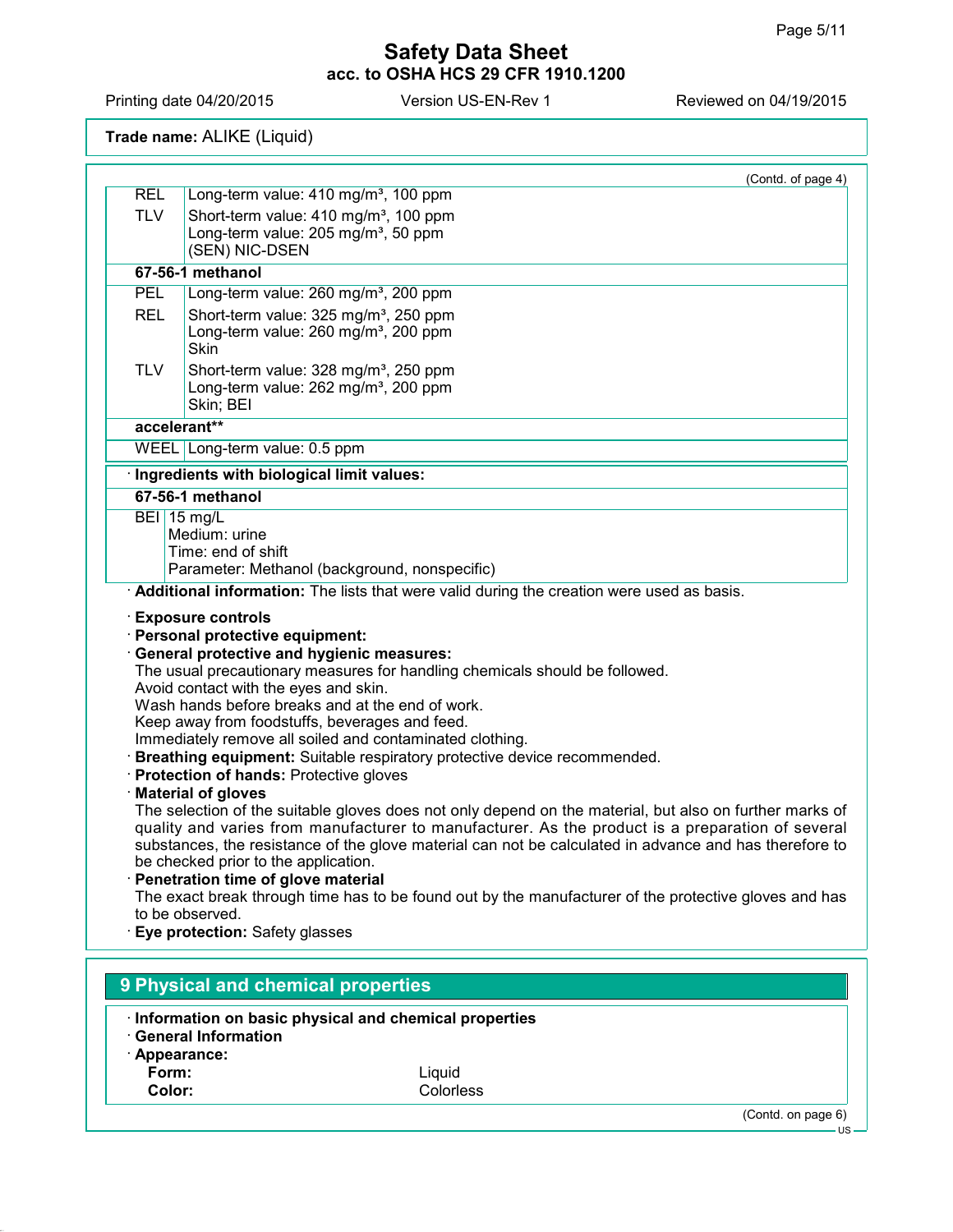Printing date 04/20/2015 Version US-EN-Rev 1 Reviewed on 04/19/2015

**Trade name:** ALIKE (Liquid)

|                                                                                                   | (Contd. of page 5)                                                                                                                |
|---------------------------------------------------------------------------------------------------|-----------------------------------------------------------------------------------------------------------------------------------|
| · Odor:<br>Odor threshold:                                                                        | Methacrylic<br>Not determined.                                                                                                    |
| pH-value:                                                                                         | Not determined.                                                                                                                   |
| Change in condition<br><b>Melting point/Melting range:</b><br><b>Boiling point/Boiling range:</b> | Undetermined.<br>64 °C (147 °F)                                                                                                   |
| · Flash point:                                                                                    | 12 °C (54 °F)                                                                                                                     |
| · Flammability (solid, gaseous):                                                                  | Not applicable.                                                                                                                   |
| · Ignition temperature:                                                                           | Undetermined.                                                                                                                     |
| · Decomposition temperature:                                                                      | Not determined.                                                                                                                   |
| · Auto igniting:                                                                                  | Product is not selfigniting.                                                                                                      |
| Danger of explosion:                                                                              | Heating may cause an explosion.<br>Product is not explosive. However, formation of explosive air/<br>vapor mixtures are possible. |
| <b>Explosion limits:</b><br>Lower:<br>Upper:                                                      | 2.1 Vol %<br>12.5 Vol %                                                                                                           |
| · Vapor pressure:                                                                                 | Not determined.                                                                                                                   |
| · Density:<br>· Relative density<br>· Vapour density<br><b>Evaporation rate</b>                   | Not determined.<br>Not determined.<br>Not determined.<br>Not determined.                                                          |
| · Solubility in / Miscibility with<br>Water:                                                      | Insoluble.                                                                                                                        |
| · Partition coefficient (n-octanol/water): Not determined.                                        |                                                                                                                                   |
| · Viscosity:<br>Dynamic:<br>Kinematic:                                                            | Not determined.<br>Not determined.                                                                                                |
| · Solvent content:<br><b>Organic solvents:</b><br><b>VOC content:</b><br>Other information        | 8.7%<br>98.9%<br>No further relevant information available.                                                                       |

# **10 Stability and reactivity**

**Reactivity** Danger of polymerization.

- **Chemical stability** Stable at ambient temperature.
- **Thermal decomposition / conditions to be avoided:**

No decomposition if used according to specifications.

 **Possibility of hazardous reactions** Spontaneous polymerization can be caused in unstabilized product e.g. by ambient heat. Danger of receptacles bursting because of high vapor pressure if heated. Exothermic polymerization.

(Contd. on page 7)

<sup>-</sup> US -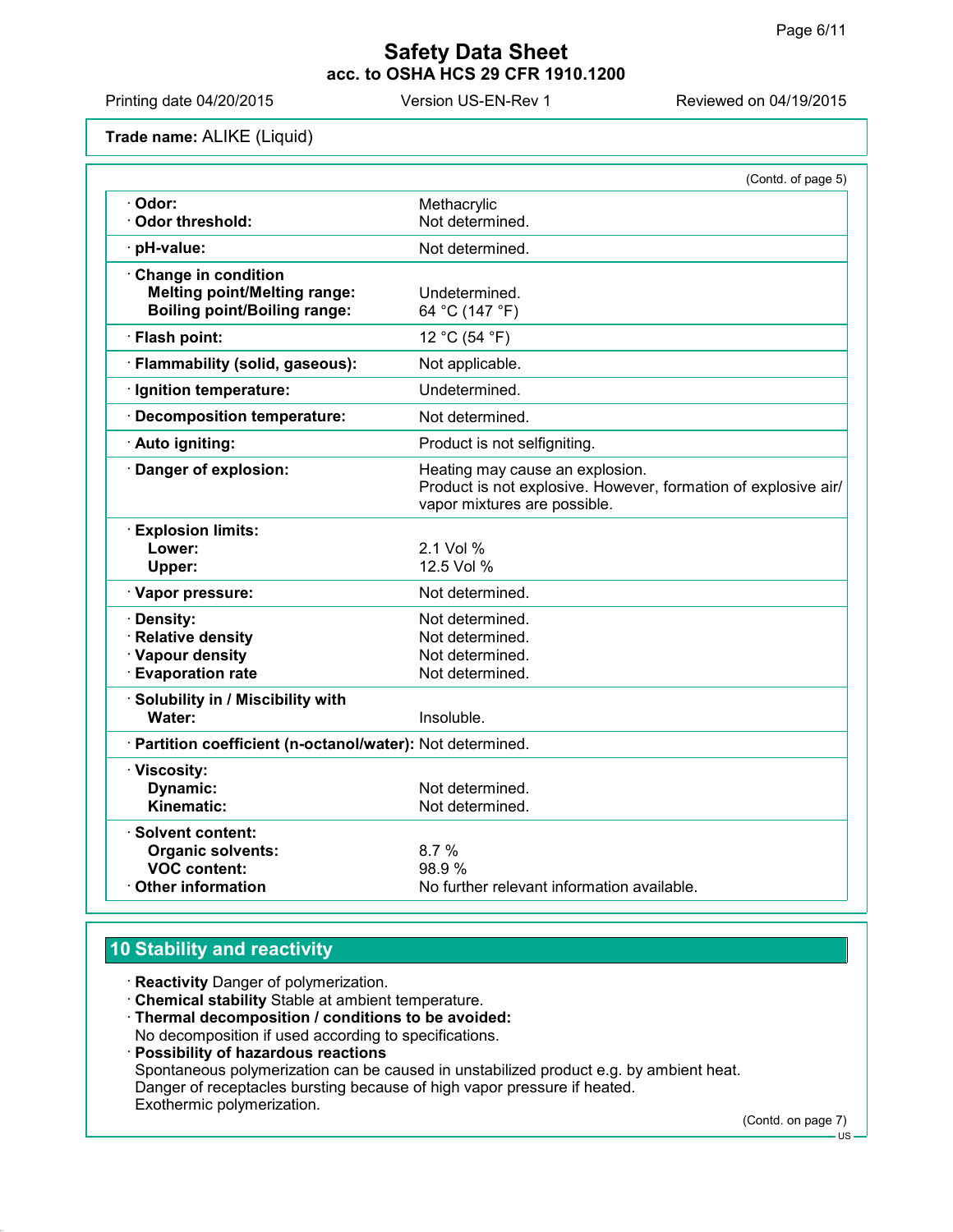Printing date 04/20/2015 Version US-EN-Rev 1 Reviewed on 04/19/2015

**Trade name:** ALIKE (Liquid)

(Contd. of page 6) **Conditions to avoid** Keep away from heat/sparks/open flames/hot surfaces. - No smoking. **Incompatible materials:**

Reacts with peroxides and other radical forming substances. Reacts with amines. Reacts with heavy metals.

**Hazardous decomposition products:** No dangerous decomposition products known.

# **11 Toxicological information**

|  |  |  | · Information on toxicological effects |  |
|--|--|--|----------------------------------------|--|
|--|--|--|----------------------------------------|--|

**Acute toxicity:**

| 67-56-1 methanol                                                              |             | · LD/LC50 values that are relevant for classification:                                                                                                                                                                                                                                         |                |
|-------------------------------------------------------------------------------|-------------|------------------------------------------------------------------------------------------------------------------------------------------------------------------------------------------------------------------------------------------------------------------------------------------------|----------------|
|                                                                               |             |                                                                                                                                                                                                                                                                                                |                |
| Oral                                                                          | <b>LD50</b> | 13000 mg/kg (rat (f+m))                                                                                                                                                                                                                                                                        |                |
| Dermal                                                                        | LD50        | 12800 mg/kg (rabbit)                                                                                                                                                                                                                                                                           |                |
| accelerant**                                                                  |             |                                                                                                                                                                                                                                                                                                |                |
| Oral                                                                          | LD50        | 1650 mg/kg (rat (f+m))                                                                                                                                                                                                                                                                         |                |
| Dermal                                                                        | LD50        | $> 2000$ mg/kg (rat (f+m))                                                                                                                                                                                                                                                                     |                |
|                                                                               |             | Inhalative $ $ LC50/4 h $ 254 \text{ mg/l}$ (rat (f+m))                                                                                                                                                                                                                                        |                |
| on the eye: Irritating effect.<br>Sensitization:<br>preparations:<br>Irritant |             | on the skin: Irritant to skin and mucous membranes.<br>Sensitization possible through inhalation.<br>Sensitization possible through skin contact.<br>Additional toxicological information:<br>The product shows the following dangers according to internally approved calculation methods for |                |
|                                                                               |             |                                                                                                                                                                                                                                                                                                |                |
| <b>Carcinogenic categories</b>                                                |             | IARC (International Agency for Research on Cancer)                                                                                                                                                                                                                                             |                |
| methyl methacrylate (MMA)                                                     |             |                                                                                                                                                                                                                                                                                                | $\overline{3}$ |
| hydroquinone (HQ)                                                             |             |                                                                                                                                                                                                                                                                                                | $\overline{3}$ |
|                                                                               |             |                                                                                                                                                                                                                                                                                                |                |
|                                                                               |             | <b>NTP (National Toxicology Program)</b><br>None of the ingredients is listed.                                                                                                                                                                                                                 |                |
|                                                                               |             | <b>OSHA-Ca (Occupational Safety &amp; Health Administration)</b>                                                                                                                                                                                                                               |                |
|                                                                               |             | None of the ingredients is listed.<br>Carcinogenic categories' legend:                                                                                                                                                                                                                         |                |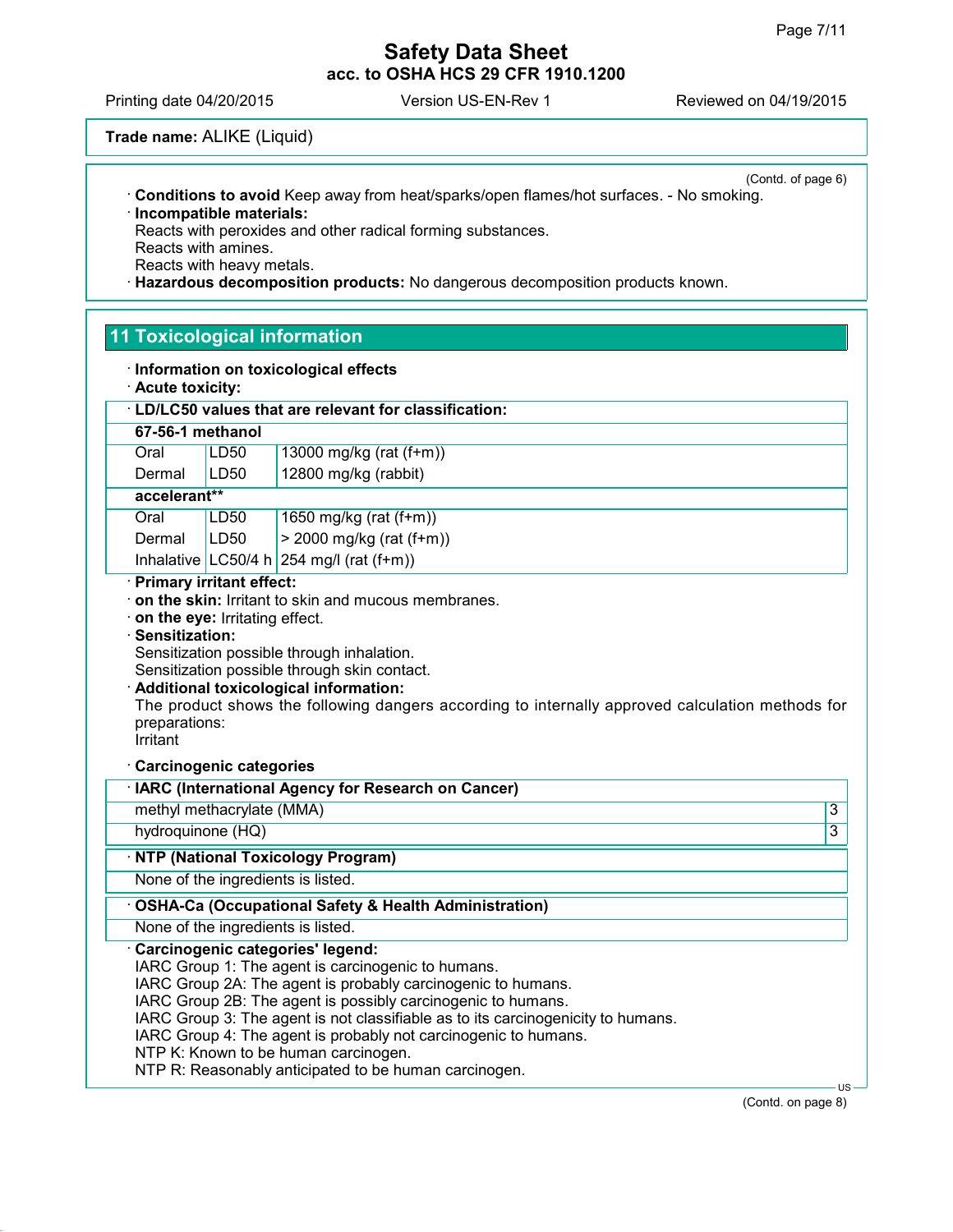Printing date 04/20/2015 Version US-EN-Rev 1 Reviewed on 04/19/2015

## **Trade name:** ALIKE (Liquid)

(Contd. of page 7)

#### **12 Ecological information**

**Toxicity**

**Aquatic toxicity:**

**67-56-1 methanol**

EC50/48h (static) 10000 mg/l (daphnia magna) (static)

**Persistence and degradability** No further relevant information available.

- **Behavior in environmental systems:**
- **Bioaccumulative potential** No further relevant information available.
- **Mobility in soil** No further relevant information available.
- **Additional ecological information:**
- **General notes:** Generally not hazardous for water
- **Results of PBT and vPvB assessment**
- **PBT:** Not applicable.
- **vPvB:** Not applicable.
- **Other adverse effects** No further relevant information available.

# **13 Disposal considerations**

#### **Waste treatment methods**

**Recommendation:**

Must not be disposed of together with household garbage. Do not allow product to reach sewage system.

#### **Uncleaned packagings:**

**Recommendation:** Disposal must be made according to official regulations.

| $\cdot$ UN-Number               |                                                                                           |
|---------------------------------|-------------------------------------------------------------------------------------------|
| · DOT, ADR, IMDG, IATA          | UN1993                                                                                    |
| $\cdot$ UN proper shipping name |                                                                                           |
| ∙ DOT                           | Flammable liquids, n.o.s. (Methyl methacrylate monomer,<br>stabilized, Methanol)          |
| $\cdot$ ADR                     | 1993 Flammable liquids, n.o.s. (Methyl methacrylate<br>monomer, stabilized, Methanol)     |
| · IMDG, IATA                    | FLAMMABLE LIQUID, N.O.S. (METHYL<br>METHACRYLATE MONOMER, STABILIZED,<br><b>METHANOL)</b> |
| · Transport hazard class(es)    |                                                                                           |
| ∙ DOT                           |                                                                                           |
|                                 |                                                                                           |
| · Class                         | 3 Flammable liquids                                                                       |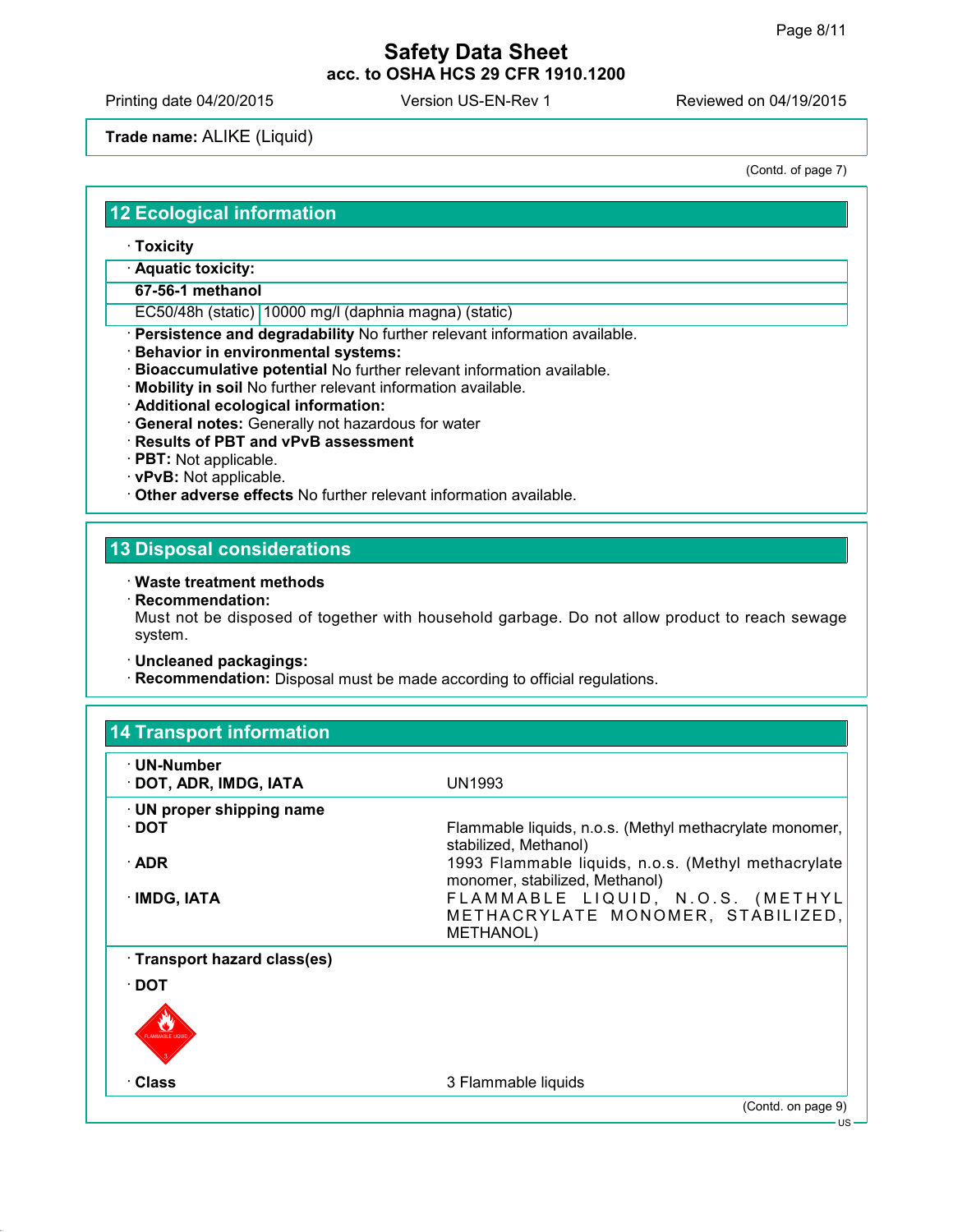Printing date 04/20/2015 Version US-EN-Rev 1 Reviewed on 04/19/2015

**Trade name:** ALIKE (Liquid)

|                                                                            | (Contd. of page 8)                                                                                              |
|----------------------------------------------------------------------------|-----------------------------------------------------------------------------------------------------------------|
| · Label                                                                    | 3                                                                                                               |
| · ADR, IMDG, IATA                                                          |                                                                                                                 |
|                                                                            |                                                                                                                 |
| · Class                                                                    | 3 Flammable liquids                                                                                             |
| · Label                                                                    | 3                                                                                                               |
| · Packing group<br>DOT, ADR, IMDG, IATA                                    | $\mathbf{I}$                                                                                                    |
| $\cdot$ Environmental hazards:<br>· Marine pollutant:                      | N <sub>0</sub>                                                                                                  |
| · Special precautions for user<br>· EMS Number:                            | Warning: Flammable liquids<br>$F-E, S-E$                                                                        |
| Transport in bulk according to Annex II of<br>MARPOL73/78 and the IBC Code | Not applicable.                                                                                                 |
| · Transport/Additional information:                                        |                                                                                                                 |
| $\cdot$ ADR                                                                |                                                                                                                 |
| <b>Excepted quantities (EQ)</b>                                            | Code: E2<br>Maximum net quantity per inner packaging: 30 ml<br>Maximum net quantity per outer packaging: 500 ml |
| · UN "Model Regulation":                                                   | UN1993, Flammable liquids, n.o.s. (Methyl methacrylate<br>monomer, stabilized, Methanol), 3, II                 |

# **15 Regulatory information**

 **Safety, health and environmental regulations/legislation specific for the substance or mixture SARA (Superfund Amendments and Reauthorization Act)**

| · Section 355 (extremely hazardous substances):   |                     |
|---------------------------------------------------|---------------------|
| None of the ingredient is listed.                 |                     |
| · Section 313 (Specific toxic chemical listings): |                     |
| methyl methacrylate (MMA)                         |                     |
| methanol                                          |                     |
| · TSCA (Toxic Substances Control Act):            |                     |
| All ingredients are listed.                       |                     |
| · Carcinogenic categories                         |                     |
| <b>EPA (Environmental Protection Agency)</b>      |                     |
| methyl methacrylate (MMA)                         | E, NL               |
| TLV (Threshold Limit Value established by ACGIH)  |                     |
| methyl methacrylate (MMA)                         | A <sub>4</sub>      |
| hydroquinone (HQ)                                 | A <sub>3</sub>      |
|                                                   | (Contd. on page 10) |
|                                                   | US-                 |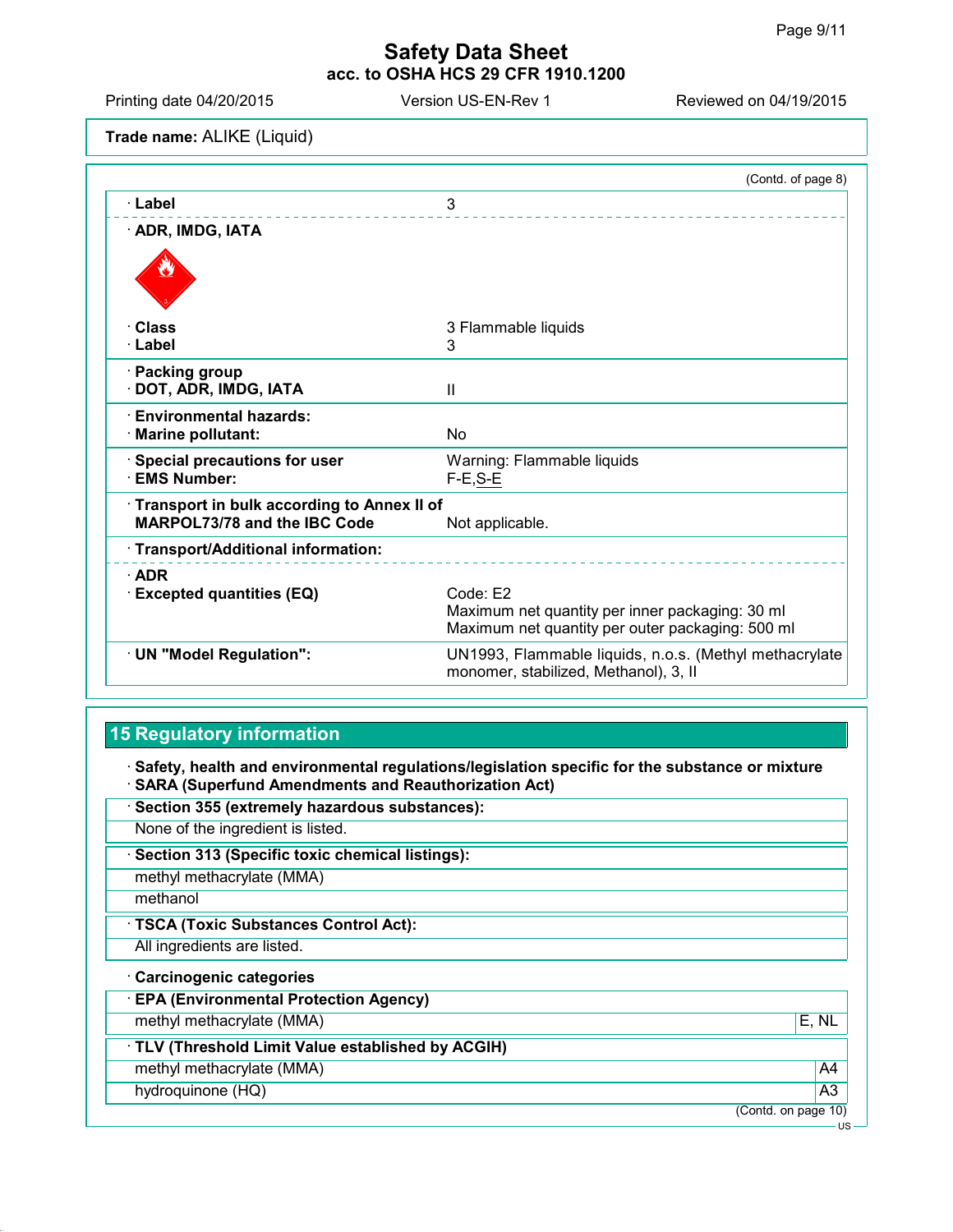Printing date 04/20/2015 Version US-EN-Rev 1 Reviewed on 04/19/2015

**Trade name:** ALIKE (Liquid)

| (Contd. of page 9)                                                                                                                                                                        |  |
|-------------------------------------------------------------------------------------------------------------------------------------------------------------------------------------------|--|
| · NIOSH-Ca (National Institute for Occupational Safety and Health)                                                                                                                        |  |
| None of the ingredients is listed.                                                                                                                                                        |  |
| <b>GHS label elements</b><br>The product is classified and labeled according to the Globally Harmonized System (GHS).<br><b>Hazard pictograms</b>                                         |  |
|                                                                                                                                                                                           |  |
| GHS07<br>GHS02<br>GHS08                                                                                                                                                                   |  |
| <b>Signal word Danger</b>                                                                                                                                                                 |  |
| Hazard-determining components of labeling:                                                                                                                                                |  |
| methyl methacrylate (MMA)                                                                                                                                                                 |  |
| dimethacrylate**                                                                                                                                                                          |  |
| methanol<br>accelerant**                                                                                                                                                                  |  |
| <b>Hazard statements</b>                                                                                                                                                                  |  |
| Highly flammable liquid and vapor.                                                                                                                                                        |  |
| Harmful if swallowed, in contact with skin or if inhaled.                                                                                                                                 |  |
| Causes skin irritation.                                                                                                                                                                   |  |
| Causes serious eye irritation.                                                                                                                                                            |  |
| May cause allergy or asthma symptoms or breathing difficulties if inhaled.                                                                                                                |  |
| May cause an allergic skin reaction.                                                                                                                                                      |  |
| <b>Precautionary statements</b>                                                                                                                                                           |  |
| Keep away from heat/sparks/open flames/hot surfaces. - No smoking.                                                                                                                        |  |
| Wear protective gloves / eye protection / face protection.<br>If on skin (or hair): Take off immediately all contaminated clothing. Rinse skin with water/shower.                         |  |
| If in eyes: Rinse cautiously with water for several minutes. Remove contact lenses, if present and easy<br>to do. Continue rinsing.                                                       |  |
| Store in a well-ventilated place. Keep cool.                                                                                                                                              |  |
| Dispose of contents/container in accordance with local/regional/national/international regulations.<br>Chemical safety assessment: A Chemical Safety Assessment has not been carried out. |  |
|                                                                                                                                                                                           |  |
| <b>16 Other information</b>                                                                                                                                                               |  |
| <b>Department issuing SDS: Regulatory Affairs</b>                                                                                                                                         |  |
| · Contact:                                                                                                                                                                                |  |
| <b>Regulatory Affairs</b><br>Telephone No. +1 (708) 597-0900                                                                                                                              |  |
| sds@gcamerica.com                                                                                                                                                                         |  |
| Date of preparation / last revision 04/20/2015 / -                                                                                                                                        |  |
| <b>Abbreviations and acronyms:</b>                                                                                                                                                        |  |
| GHS: Globally Harmonized System of Classification and Labelling of Chemicals                                                                                                              |  |
| HCS: Hazard Communication Standard (USA)<br>MSDS: Material Safety Data Sheet<br>SDS: Safety Data Sheet                                                                                    |  |

- ECHA: European Chemicals Agency
- OSHA: Occupational Safety and Health Administration (USA)
- ADR: Accord européen sur le transport des marchandises dangereuses par Route (European Agreement concerning the International Carriage of Dangerous Goods by Road) IMDG: International Maritime Code for Dangerous Goods
- DOT: US Department of Transportation

(Contd. on page 11)

US